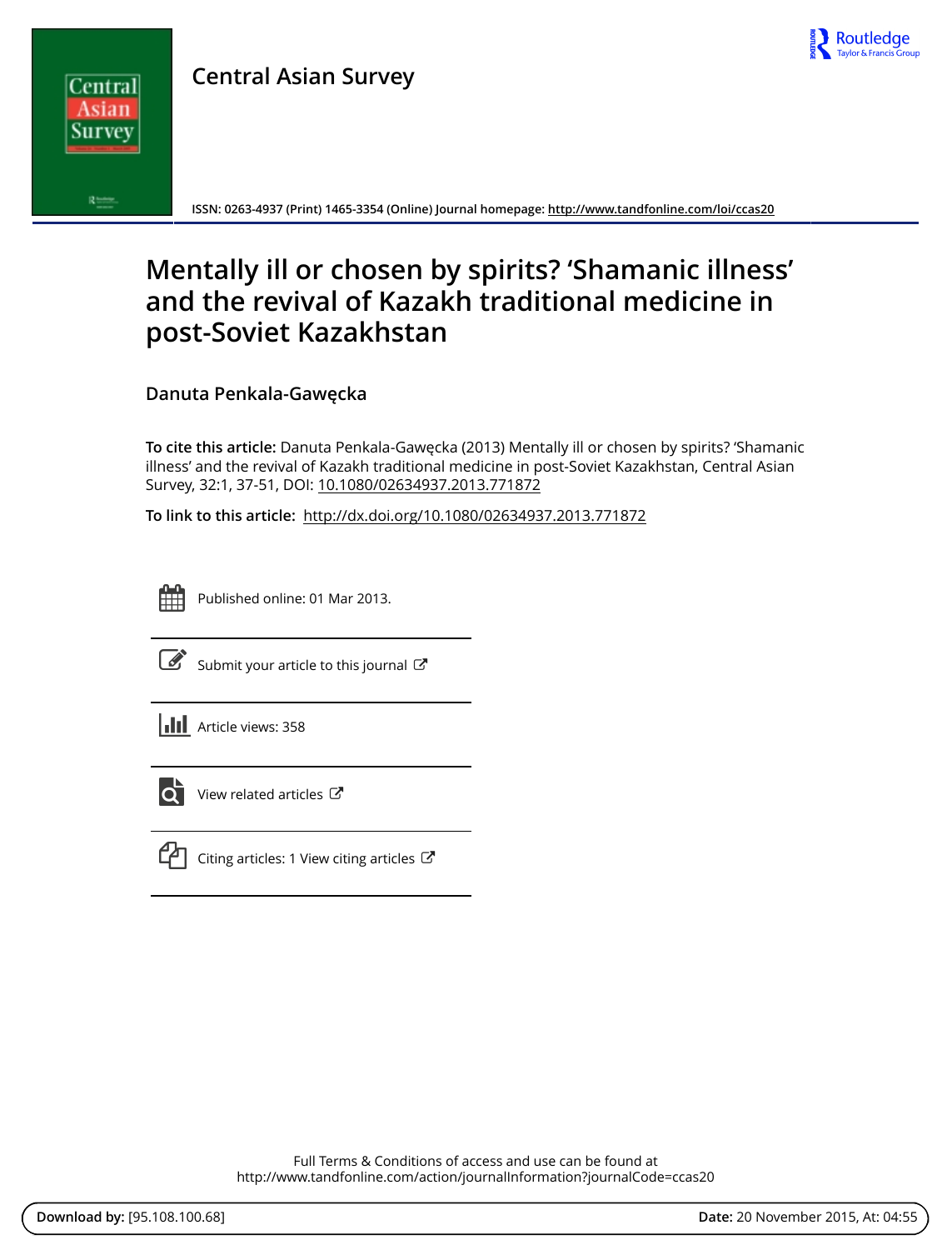# Mentally ill or chosen by spirits? 'Shamanic illness' and the revival of Kazakh traditional medicine in post-Soviet Kazakhstan

Danuta Penkala-Gawecka<sup>\*</sup>

Department of Ethnology and Cultural Anthropology, Adam Mickiewicz University, Poznan´, Poland

This article discusses spiritual healing in post-Soviet Kazakhstan with reference to changing discourses about 'shamanic illness': a condition that afflicts the future healer. What had traditionally been identified as the call of spirits was seized in the Soviet period by biomedical discourse which ascribed those symptoms to mental illness. Whereas this attitude also influenced popular understandings of 'shamanic illness' at the time, traditional ideas have been gradually restored in the context of the political and social changes of the 1990s. Biomedical discourse on 'shamanic illness' has also undergone significant changes. I argue that this was induced by multiple interconnected factors, among which are the reappraisal and support of the government for Kazakh 'folk' medicine as a part of the national heritage, and a favourable attitude to local, traditional forms of religiosity. This allowed for collaboration between doctors and healers in the context of institutionalization of traditional medicine. Alongside these influences the strength of the tradition of remembering the spirits of ancestors prompted the re-establishment of this core experience in the process of becoming a healer: the call of spirits.

Keywords: spiritual healing; shaman; shamanic illness; mental illness; post-Soviet Kazakhstan; Central Asia

Many researchers working in Central Asia, especially those interested in the 'revival' of Islam and broader questions of religious life, have noticed a surge of medical pluralism in the post-Soviet period. There is an apparent multiplicity of healing methods that have developed since the collapse of the Soviet Union, and their relations with biomedicine are shaped by complex economic, social and political factors. This phenomenon is, however, understudied apart from a few anthropological works (Hohmann 2007, 2010b; Penkala-Gawecka 2002). More attention has been paid to spiritual healing, that is, healing with the help of spirits, $\frac{1}{1}$  which has been discussed mainly in the context of 'everyday Islam' as a part of what is locally perceived as 'Muslimness' (Kehl-Bodrogi 2008; Privratsky 2001; Rasanayagam 2006). Some researchers take other perspectives on this kind of healing, addressing the issues of its legitimization (Pelkmans 2005) or competition of healers in the market (Bellér-Hann 2001).

This article explores spiritual healing in the context of the vast field of medical pluralism in Kazakhstan.<sup>2</sup> The changed political and economic circumstances in post-Soviet Central Asia influenced the efflorescence of spiritual healing which draws heavily on traditional beliefs and practices. I focus on a particular aspect – the so called 'shamanic illness' – which was traditionally perceived as a sign of predestination and a preliminary stage on the way to becoming a shaman. My purpose is to show changing perceptions of its symptoms that have led to a contemporary revalidation of its original meaning in popular and partly in biomedical discourses.

<sup>∗</sup>Email: danagaw@amu.edu.pl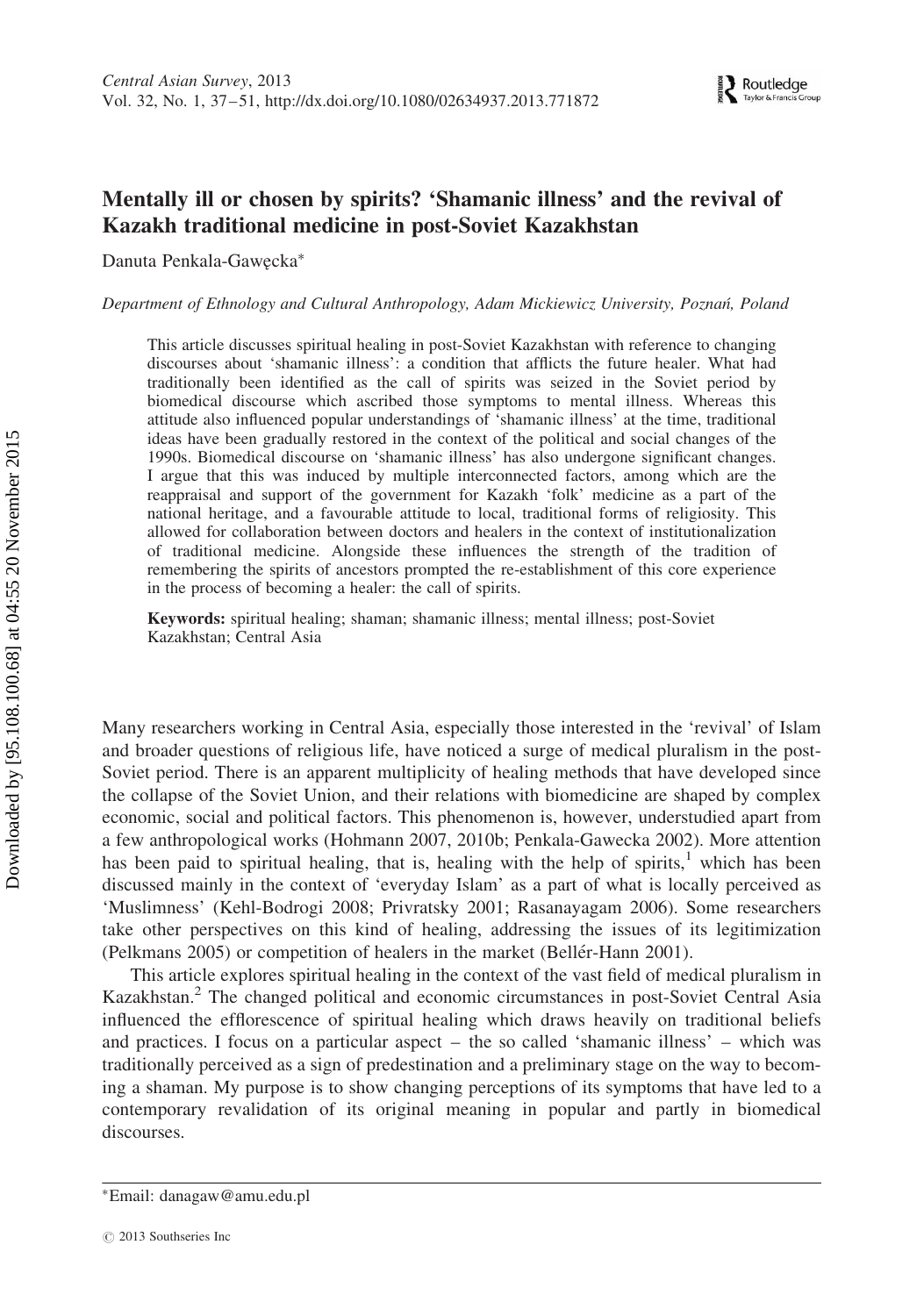I argued that the support of the government for Kazakh 'folk' medicine, treated as a part of national heritage, and nation-building policy significantly contributed to the rehabilitation of spiritual healing. In addition, the favourable official attitude to local forms of 'Muslimness' and the lively tradition of remembering the spirits of ancestors, helped to recover the traditional discourse on 'shamanic illness'. Nevertheless, other factors should also be taken into account, including the weak public health-care system that influenced the process of the institutionalization of traditional medicine, enabling close contacts between physicians and healers.

The text is based on in-depth fieldwork that I carried out in Kazakhstan during my five-year stay there between 1995 and 2000, mainly in Almaty and its vicinity. The main focus of my studies was complementary medicine set in its wider political and socio-economic context, as well as complementary practitioners – healers and doctors – and their patients. I collected ethnographic material in the course of many talks with spiritual healers, including shamans, and during observations of their séances in different settings.

### Traditional Kazakh shamans and 'shamanic illness'

The healing practices of shamans were only a part of Kazakh medical traditions, which comprised various therapies practised by a range of specialists, like bone-setters (sınıqshı), herbalists  $(d\ddot{a}riger)$  or folk surgeons  $(otash)$  who performed bloodletting and minor operations. In addition, methods used by täwips (from Arabic: tabib) consisted of elements of Arabic-Persian-Tajik 'great medical tradition' (Unani) based on written transmission, which was, however, more popular in other parts of Central Asia (Penkala-Gawęcka 2009; Sharmanov and Atchabarov 1978).

Kazakh spiritual healing was practised mainly by shamans (baqsı) whose supernatural powers, purportedly enabled them to mediate between spirits and the human world. Veneration of ancestor spirits ( $a\bar{r}a\bar{a}q$ ) was at the core of Kazakh spirituality and shaped their shamanic practices. The *baqsı*, usually a man, $3$  used various techniques aimed at expelling evil spirits with the assistance of his helping spirits (Basilov 1992, 146–154).

In addition to shamans, mullahs, *ishans* (Sufi shaykhs) and itinerant dervishes  $(d\bar{u}$ ana) depended on contacts with the supernatural world in their healing. They recited verses from the Qur'an and prepared amulets (tumar) against harmful spirits and the evil eye. Like shamans, they were known for their skills in curing mental disorders through exorcisms.<sup>4</sup> The process of Islamization of the Kazakh shamanic performances was already well advanced in the late nineteenth and early twentieth centuries. Besides ancestral spirits they invoked Muslim saints and Allah, and included prayers from the Qur'an in their healing. The shamanic séance was called *oyin* (play) or *zikir* (from Arabic *dhikr*) – the last term used for ecstatic performances in Sufi brotherhoods. As DeWeese (1994, 51, 54) points out, these facts may be taken not only as the evidence of Islamization of the earlier local beliefs and practices, but also as indigenization of Islam which assimilated those traditions and granted them reaffirmation.

A traditional way of becoming a shaman in Central Asia involved a kind of rite of passage which started with an episode of 'shamanic illness',<sup>5</sup> often described in ethnographic reports. It included strange dreams and visions, unusual behaviours and persistent suffering of the afflicted. It should be stressed that those symptoms were differentiated from madness or other mental disorders that, in local perceptions, required the intervention of the healer. The initiation experiences usually induced separation of an afflicted individual from the community and were often accompanied by serious physical ailments like loss of sight or paralysis.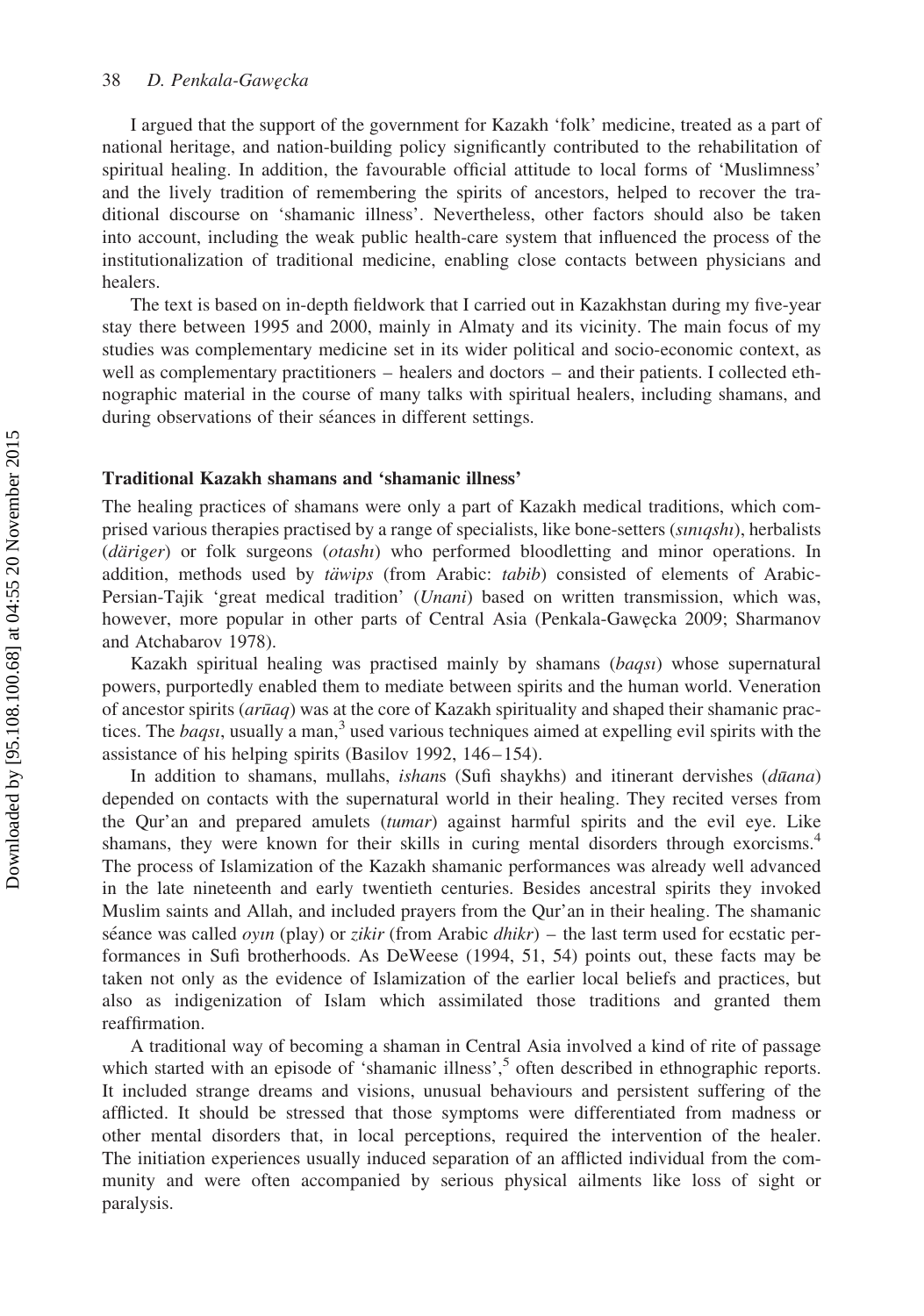That particular condition was easily recognizable in the past. Shamanic abilities could be transmitted from a former shaman to someone who belonged to the next generation or to the generation of their grandchildren. However, the call of spirits was crucial and a person chosen by the ancestor spirits ( $a\bar{r}\bar{a}aq$ ) was obliged to accept their gift. When after the shaman's death one of his descendants fell seriously ill, it was taken as a sign given by the spirits (Basilov 1992, 128 – 129; Toleubaev 1997), clear both to the future baqsı and to all members of the community. Put in another way, within the traditional frame just getting ill with specific symptoms elicited recognition of this suffering as the call of spirits and entering the liminal phase of the rite of passage. The process to follow could last quite a long time and during that stage a candidate was taught and tried by spirits. The change of status was marked then by a blessing received from spirits and sometimes from an older, experienced shaman or a respected religious man.

# Attitudes to shamans and other traditional healers during Russian and Soviet times

It is significant that many reports of the travellers and ethnographers of the late eighteenth and the nineteenth centuries dealt with 'shamanism' in Central Asia whereas not many sources referred to other methods of healing (Basilov 1992, 30 –39). This fixation on shamanic rituals was noted by the researchers who criticize the tendency to neglect other important or even more central aspects of religious life of the local peoples like domestic cults and remembering dead ancestors in particular (Bellér-Hann 2001; DeWeese 1994; Kehl-Bodrogi 2008).

It is worth noting that such an approach coincided with the Russian imperial policies of those times. The Kazakh shaman's figure epitomized the wildness and backwardness of the native population. His healing methods were usually presented as 'tricks', ineffective and harmful (Afanas'eva 2008, 132– 133). If not seen as sly deceivers, shamans were often described as individuals with serious mental disorders. That view was present in both biomedical approach and ethnographic accounts of those times and also persisted during the Soviet era (see, for example Alimkhanov 1978; for a critical discussion see Basilov  $[1992, 106 - 110]$ . In Michaels' opinion: 'This scholarship became the foundation for discrediting traditional medical practices, and for placing a monopoly of medical authority in biomedical practitioners' hands' (2003, 9). However, the attitude to other traditional forms of treatment was more ambivalent. Some doctors acknowledged that particular therapies might be effective and sometimes even better than methods of Russian medicine.<sup>7</sup> It is clear, anyway, that critical assessments of shamans' and mullahs' healing practices as well as of other habits of the local peoples constituted a ground for the Russian 'civilizing mission' (Afanas'eva 2008, 133; Hohmann 2010a; Michaels  $2003, 35$ .

The Soviet period brought about attempts to modernize the Central Asian region. Despite revolutionary slogans, those efforts, as many researchers note (for example, Michaels 2003; Roy 2000), were based on the ideological foundations laid during the Russian colonial period. Referring to traditional healing, Privratsky states: 'Russian scholarship treated the shaman as an obsolescent survivor of the nomadic cultural phase and thus encouraged the Soviet attack on the old healing arts' (2004, 570). Spiritual healers, together with mullahs, were treated as particularly harmful, although Soviet propaganda also presented other traditional medical practices as ineffective and even dangerous. However, despite severe persecutions of mullahs and shamans during the first decades of the new regime, traditional healing was not abandoned. Healers continued to work underground and then, towards the end of the Soviet Union, more and more openly. Michaels, using archival material and a survey conducted in Southern Kazakhstan, concludes that 'shamans and mullahs continued to serve the population, albeit in secret, throughout the Soviet era' (2003, 67). Indeed, my informants from Almaty often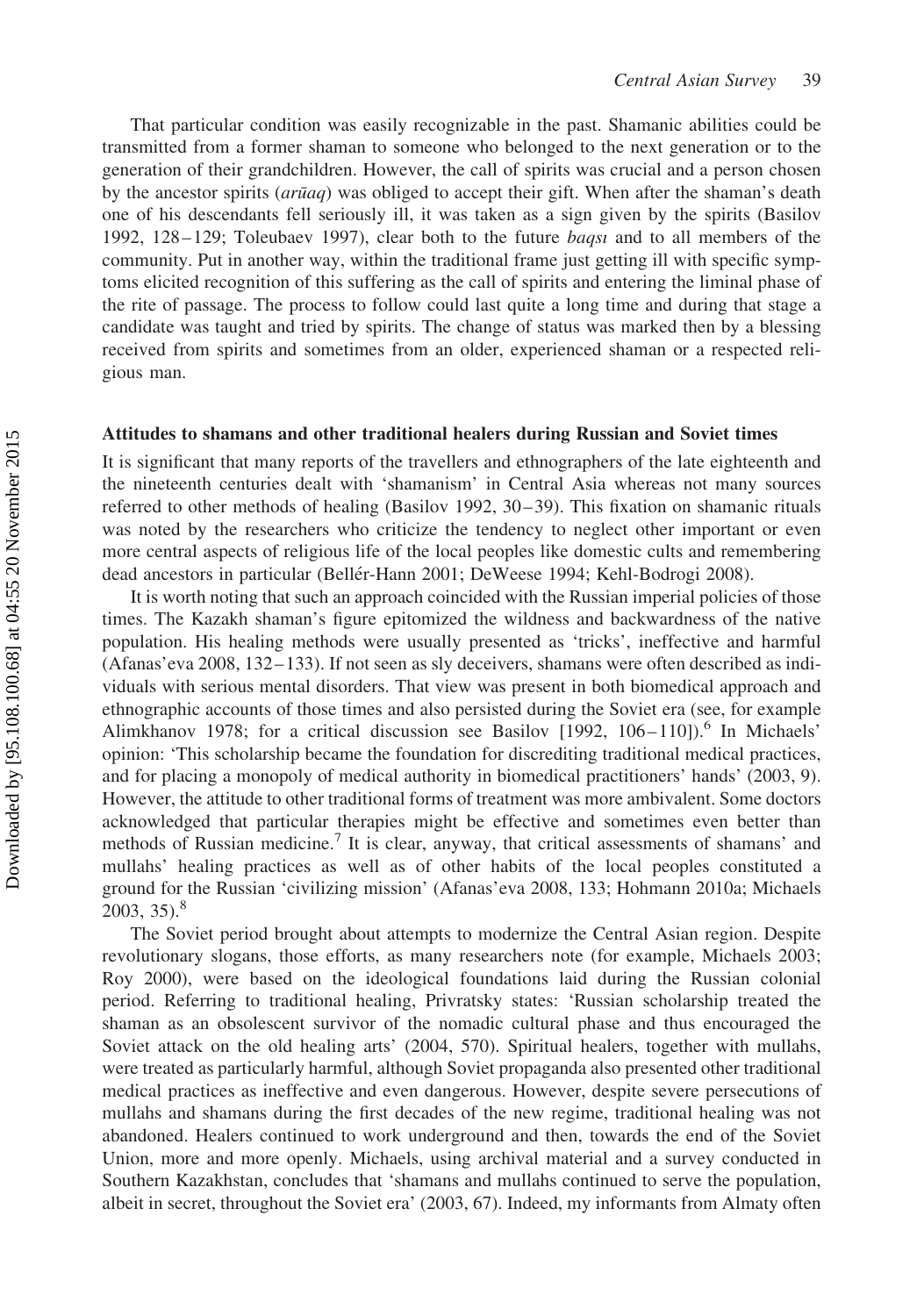told me that it had been possible during Soviet times to find, if need be, a good, strong shaman through informal links.

# Baqsı and other spiritual healers in the context of medical pluralism in post-Soviet Kazakhstan

I studied the path of the healer in the context of medical pluralism and the role of complementary medicine in post-Soviet Kazakhstan. The array of non-biomedical methods and techniques available to the people was very wide, from the local medical traditions of various ethnic groups, through Chinese, Tibetan and Indian 'great medical traditions', to many new or relatively new therapies borrowed from Russia, Ukraine and the West. I was interested in the reasons for the growing interest in such methods and for the official approval that, as I believe, justifies the use of the term complementary medicine in this context.

Whereas this stance diverges from the previous Soviet policy, it should be remembered that it was already in the 1970s–80s, in the period of 'late socialism' and *perestroika*, that some kinds of non-biomedical therapies were approved.<sup>9</sup> In particular, a new category of healers called *ekstrasensy*, whose treatment was based on the concept of bio-energy, became increasingly popular across the Soviet Union. These phenomena show that the relations between biomedicine and alternative/complementary medicine in the Soviet and post-Soviet conditions should not be viewed as so strikingly different. It could be reasonably argued that among the most important reasons for the rise in interest in non-biomedical healing in the last decades of the Soviet Union was the crisis of legitimacy, or even 'delegitimation' (Aronson 2007) of professional medicine, connected with the failing Soviet economy. The break-up of the Soviet Union exposed the weakness of the health-care system and brought about its further, dramatic deterioration in post-Soviet states. I agree with Brown and Rusinova (2002) and Aronson (2007) who wrote about the rejection of professional medicine in contemporary Russia, that the turn to alternative medicine is due mainly to the declining public trust in health-care institutions. However, other factors influencing the public interest and official attitude to non-biomedical treatments should also be taken into account.

The policy of Kazakhstan's government towards complementary medicine can be described as generally positive or even supportive. Some of its branches, labelled officially as 'traditional medicine' (for example, Chinese and Korean acupuncture, hirudotherapy [use of leeches] and homeopathy) have been incorporated into the health-care system; they are taught at several medical universities and at the Almaty Institute for the Advancement of Physicians. The other sector, which was defined as 'folk medicine', includes such diverse methods and practices as spiritual healing, herbalism, bone-setting and 'bio-energy therapy'. They have also been accepted, although their position seems less stable.

It is apparent that the collapse of the health-care system in the newly independent Republic of Kazakhstan influenced considerably the stance of the authorities who promoted non-biomedical methods and remedies as inexpensive and easily available. Yet the other important reasons for the governmental acceptance of Kazakh medical traditions were closely connected with the nation-building policy. What had earlier been viewed as 'survivals' that would disappear with the process of modernization became an important part of Kazakh cultural heritage. The various acts of Parliament 'About the Health of the Nation of the Republic of Kazakhstan' (of 1992, 1997 and 2003) stressed the role of folk medicine as a valuable complement to the health-care system. This approach was in keeping with the overall revalidation of the traditions of the titular nation, important for the legitimization of the new state. Similar processes were observed in other post-Soviet Central Asian countries, such as Uzbekistan (Hohmann 2007; Kehl-Bodrogi 2008) or Kyrgyzstan.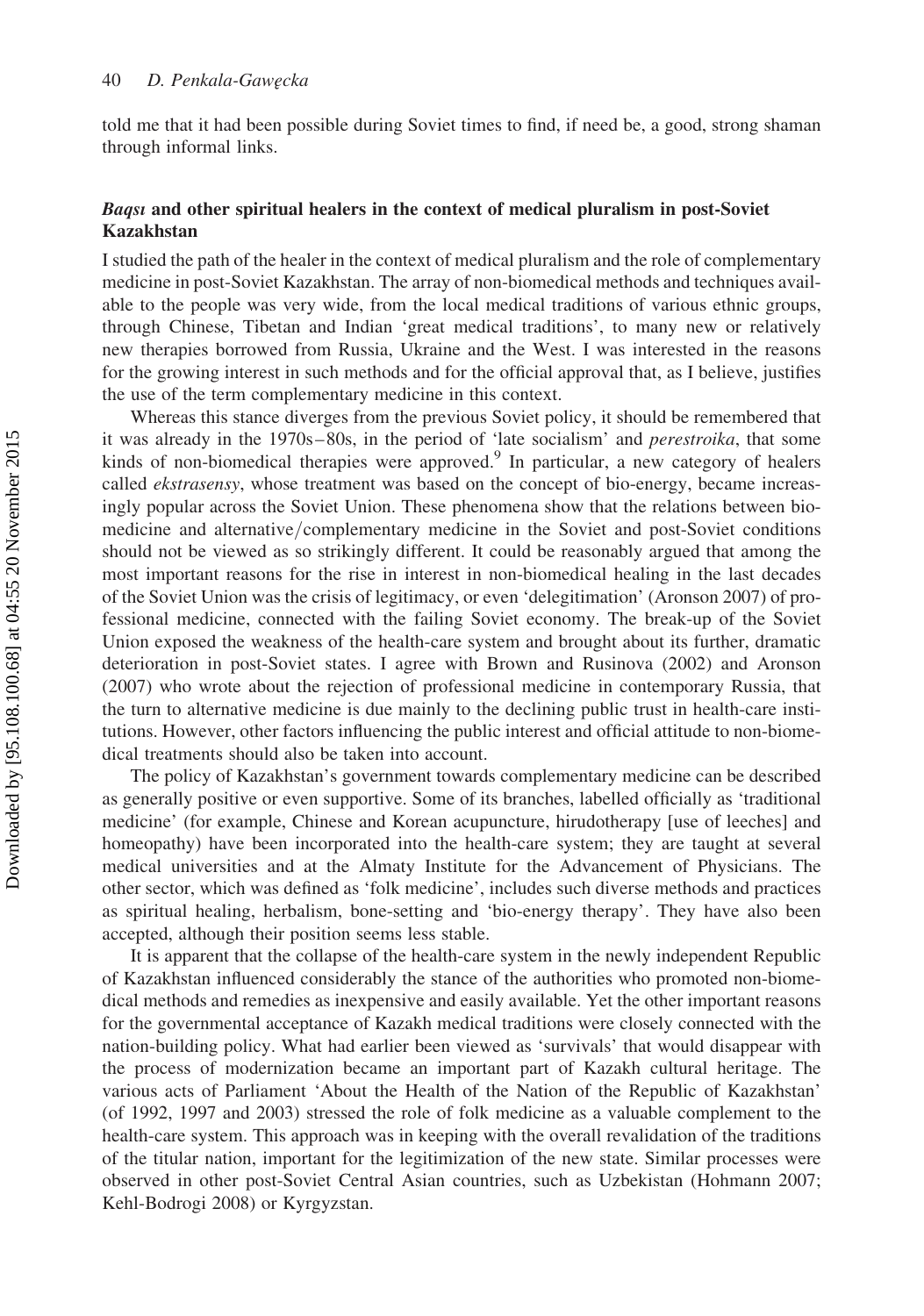At the same time the Ministry of Health of the Republic of Kazakhstan attempted to control and regulate the free market of healers, and to accredit their practices with reference to approved standards. The Republican Centre of Eastern and Contemporary Medicine in Almaty, founded in 1990 as the Centre of Folk Medicine, was entrusted with the task of training and licensing the healers. I will present these activities and the relations between biomedicine and spiritual healing in more detail in the last section of this article.

There are several categories of healers in Kazakhstan who appeal to the supernatural in their practice. First, shamans (Kaz. *baqsı*, Uyg. *bakhshi*) whose power is considered extraordinary and rare. Second, there are 'ordinary' spiritual healers  $(i\ddot{a}wip)$  who usually combine spiritual healing with divination. Both categories resort to prayers from the Qur'an and supplications to Allah and saints in their practice. Mullahs (molda) also practise healing through the use of prayers.

Privratsky (2001, 194 –195), in his book on the religious life of Kazakhs from the southern part of the country, proposed similar categorization of the Kazakh healers, but he only made brief references to the 'living Kazak shamans' and in most cases expressed a doubt over their shamanic identities. However, I met a few healers who called themselves *baqsi* and were recognized as shamans in the community; other researchers also mention shamans whom they approached during fieldwork in Kazakhstan (Bellér-Hann 2001, 2004; Grzywacz 2010; Jessa 2006a). I believe Privratsky's scepticism springs from his tendency to search for the 'authentic' baqsı. The Islamization of shamanic practices makes him call them 'faint images of archaic practice vaguely understood by Kazak healers themselves' (Privratsky 2001, 227). Here I adopt a local perspective on who is recognized as a *baqsı* and, on this basis, I cannot deny their presence among spiritual healers.

Shamans are thought to have special abilities and great powers thanks to the help of many powerful spirits. They have privileged connections with the spirit world; in the words of one of my informants 'they act as a bridge between earth and heaven'. Shamans may also have the gift of clairvoyance. Moreover, some characteristics of their séances such as trance states make them exceptional.

The 'ordinary' healers ( $t\ddot{a}wip$ ) are very popular – people ask them for help especially if they suspect that their health problems or misfortune have been caused by the evil eye (Kaz.  $k\ddot{o}z$  tiy $\ddot{u}$ ; Rus. sglaz) or witchcraft. They search for a renowned *baqsi* in the case of serious and persistent troubles, especially if they are attributed to the influence of evil spirits  $(jin)$  or the so-called porcha (Rus.), particularly harmful black magic.

The practices of spiritual healers generally follow traditional patterns. They have traditional utensils for expelling the evil spirits: the whip  $(qamsh)$  and the knife (*pishaq*). Those who practise divination use 41 stones or beans (*qumalaq*) for that purpose. In addition, the Qur'an and the rosary *(täspi)*, signs of the Muslim identity of healers, form part of their equipment. Yet they borrow and assimilate some other methods and attributes, most eagerly those characteristic of ekstrasensy, like healing with 'bio-currents'. Hybridization is also seen in the 'pantheon of spirits' of contemporary healers who sometimes add to their helping spirits the saints and gods of other religions and even heroes of popular culture. (For similar examples on Buryat shamans see Humphrey [1999]). Despite a lack of sufficient data, it may be supposed that in more remote areas of the country hybridization of spiritual healing is not so marked. Healers in the city have a diverse clientele and they recognize that enrichment of the methods used may win them more popularity.

As I observed, spiritual healing based on belief in the world of spirits and their assistance in healing was popular in the Almaty of the 1990s among Kazakhs and other Turkic groups like Uyghurs or Tatars. Moreover, the patients of such healers were sometimes people of diverse ethnic origin, including Russians, Ukrainians or Germans.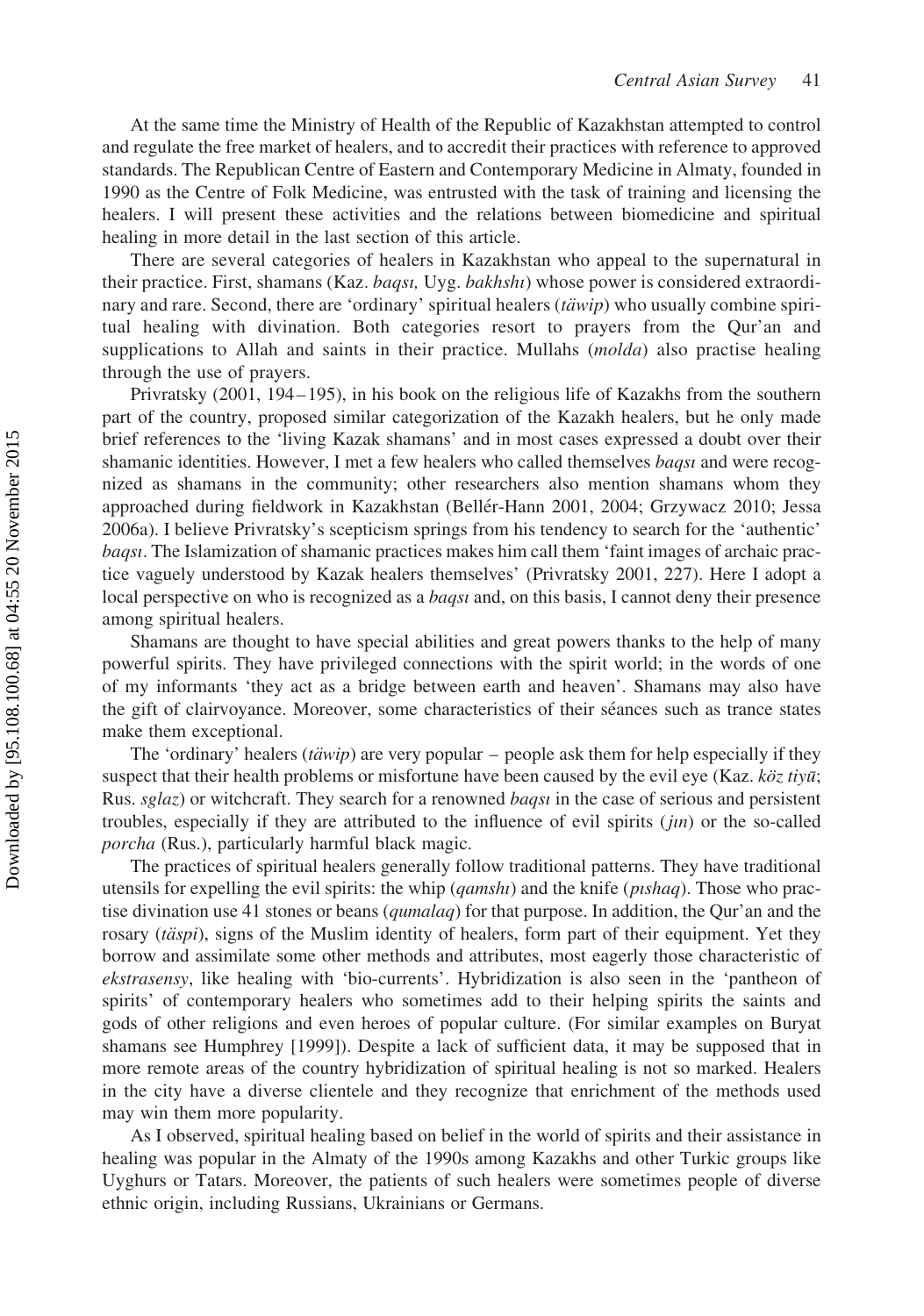# 'Shamanic illness' as the core experience in the making of a contemporary spiritual healer

Although the term 'shamanic illness' is a concept favoured by researchers, perhaps the more suitable term would be the 'call of spirits', more commonly recognized by people on the ground. However, because of the long tradition of the use of the former term in scholarly literature, I preserve it and apply it here also to other spiritual healers whose initiation exhibits very similar traits to those of the shaman.

As I already mentioned, despite Soviet attempts to eradicate traditional Kazakh medicine, some healing rituals, including shamanic practices, continued. Nevertheless, a long period of militant atheism brought about a considerable disruption to the healing traditions, especially in the cities. With the hegemony of biomedicine and its discourse, the traditional meaning of the symptoms of 'shamanic illness' was generally forgotten. Signs that had been earlier identified by the people as the 'call of spirits' were attributed by medical doctors to mental disturbances. In other words, what had been previously connected with the realm of the supernatural was seized by biomedical discourse and classified as mental illness. This scientific discourse, which influenced a popular attitude, established the practice that in the case of such unusual symptoms doctors – if they could not find any organic disease – diagnosed the sufferer as mentally impaired.

However, since the beginning of the 1990s, when healers started to practise openly, the traditional notions of 'shamanic illness' have been gradually revived.

I heard stories from many practitioners about their path to becoming a healer which revealed the same general pattern. Their sufferings started suddenly, sometimes provoked by a traumatic event or by a visit to  $maxar - a$  place where a saint or ancestors are buried. The afflicted individuals described their anxiety and distress, frightening visions and dreams in which they usually saw old, bearded men clothed in white. They also experienced physical symptoms of illness, often severe, and doctors could not help them. Because of those disturbances and strange behaviour, such as sudden attacks of panic and hearing voices, their relatives as well as doctors suspected mental illness and such persons often underwent psychiatric treatment, to no avail. When, at last, somebody advised them to visit a healer, their sufferings became intelligible. It was made clear by the spiritual specialist that the sufferer was someone chosen by spirits, and that strange dreams and visions were in fact revelations  $(ayan)^{10}$  of their departed ancestors' will. They wanted to pass the healing gift  $(darn)$  to their descendant who should accept this and become a healer since the only way to recover was to comply with the spirits' demand. Otherwise, not only would the disobedient person be severely punished, but her/his close relatives might suffer and even die as well. Narratives of the healers reported widely on the terrible pain and suffering they had experienced until they accepted the 'call of spirits'. Those 'initiation stories' were strikingly similar, although healers differed in age, sex, ethnic origin (Kazakhs, Uyghurs, Uzbeks, Tatars), social background and education.<sup>11</sup>

I will give a few examples. Bayan, a Kazakh woman from a poor family living in a small village near Turkistan, had been continually affected by the evil eye since her early childhood, and every time a mullah helped her with recitation of the Qur'an. When Bayan's brother died, near the end of the 1980s, she visited the mausoleum of a famous Central Asian saint, Ahmad Yasawi, in Turkistan. A pious woman who recited prayers near the tomb told her that she should start to heal people, otherwise her close relatives would die prematurely. Bayan was frightened. However, she did not follow that advice, even though old men whom she saw in her dreams demanded that she accepted their gift. It was only after a series of accidents and deaths of some other members of her family that she decided to embrace the path of the healer. I also talked to Katya, a 50-year-old Kazakh historian from Almaty whose abilities were uncovered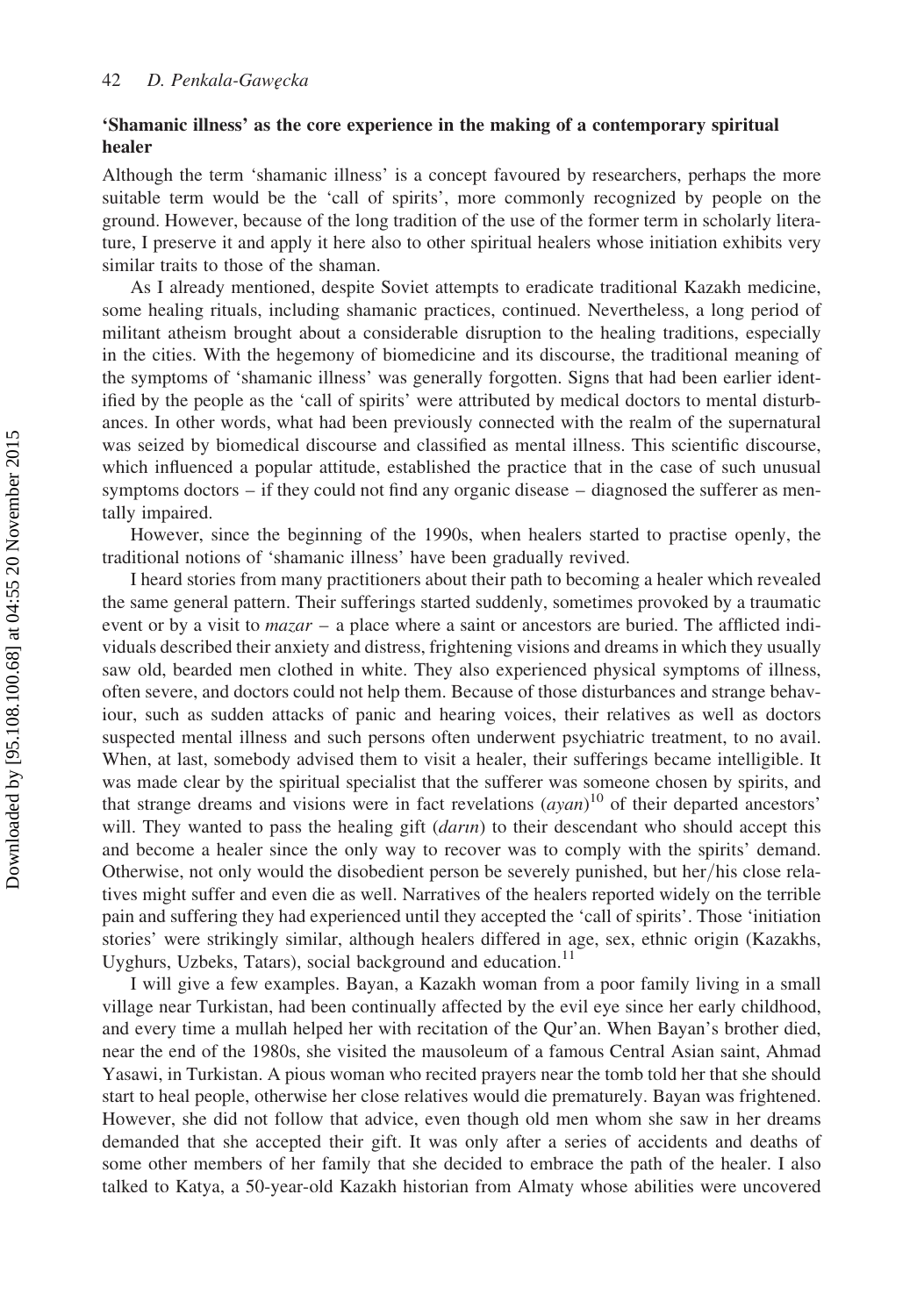by Dilya, a healer and clairvoyant from the Centre of Eastern and Contemporary Medicine. Katya was afraid herself that she was mentally ill and her husband confirmed her in that belief. However, several visits to the Centre completely changed her view and she decided to quit her job and start to apprentice to Dilya.<sup>12</sup> It should be noted that apprenticeship also includes Islamic spiritual guidance of a neophyte.

Yet another Kazakh woman-healer and physician in her mid-50s, Tamara from Almaty, told me about her experience. At the beginning of the 1990s she developed strange symptoms – she had breathing difficulties at night and saw in her dreams a row of old men in white, repeating: 'You have to heal people.' Tamara did not understand that, and being afraid of having mental illness, went to a psychiatrist. However, her fears were not confirmed by the doctors nor were suppositions about a somatic illness. Then she met an acquaintance who had already begun working as a healer and they visited the Centre of Folk Medicine. After completing several courses of acupuncture, massage, astrology and learning the methods of Kazakh folk medicine, Tamara decided to combine them with biomedicine and started to work at the Centre. It is interesting in her case that although her path was more characteristic of urban eclectic practitioners, she received a traditional kind of blessing (*bata*: blessing for a new path, which was ritually given by a shaman) from a renowned, charismatic healer Umut apa (Mother Hope) who led a 'healing commune' near Pavlodar in Northern Kazakhstan.

An illustrative example is the case of an Uyghur bakhshı, Rakhilyam, living near Almaty, a woman in her early 50s then. As she told me, she had had such illness episodes twice. For the first time she was partially paralyzed, had convulsions and heard voices; sometimes a grimace suddenly twisted her face and she shouted involuntarily. She visited different medical specialists with no results. At last she was directed to a psychiatric clinic, but after a short stay there her sister took her to an old Uyghur shaman from the vicinity of Almaty. The shaman helped her, but – as Rakhilyam maintained – he did not reveal the truth about her abilities, because then, at the end of the 1980s, he was still afraid to talk about it. But when she visited the same shaman some years later complaining of strange symptoms again, he explained the meaning of her experiences. He revealed to Rakhilyam that she had 'shaman's blood': the shamanic gift offered by her ancestor spirits, which she was obliged to accept. When she decided to embrace the path of the shaman, she recovered entirely.

While in the past the call of spirits usually occurred in the period of adolescence, currently it often strikes a person of middle age who lived many years unaware of her/his potential. It is not surprising, if we consider the disruption to shamanic traditions. However, in the case of Mahira, Rakhilyam's daughter, the traditional pattern of an early revelation was observed. She had been offered the shamanic and clairvoyance gift when she was only 17, but since she did not feel ready, the spirits waited until her middle 20s. This motif of postponement, waiting until the future shaman feels prepared for her/his duties, is well known from the sources on shamanism in Central Asia. (See Goršunova [2000, 192–194] on a shaman-woman Khadicha from Osh region, Kyrgyzstan).

Some other cases of 'shamanic illness' experienced by present-day Kazakh healers are described by Grzywacz (2010, 26–28). Kehl-Bodrogi, who did insightful research into Khorezm healers  $(2008, 201-220)$ , notices the importance of 'initiatory illness' and dream revelations. She points out: 'Although the "illness-pattern" in the case of healing is not exclusive to Central Asia and Siberia, in that context it does appear to be a particular cultural imperative, as the Khorezmian case also illustrates' (Kehl-Bodrogi 2008, 215 – 216).

The strength of the phenomenon of the call of spirits in contemporary Central Asia needs careful consideration. It cannot simply be attributed to the 'revival of tradition'. What seems particularly interesting here is the fact that 'shamanic illness' appears as a most immutable element of the local healing traditions. I think that this may be explained primarily by the importance of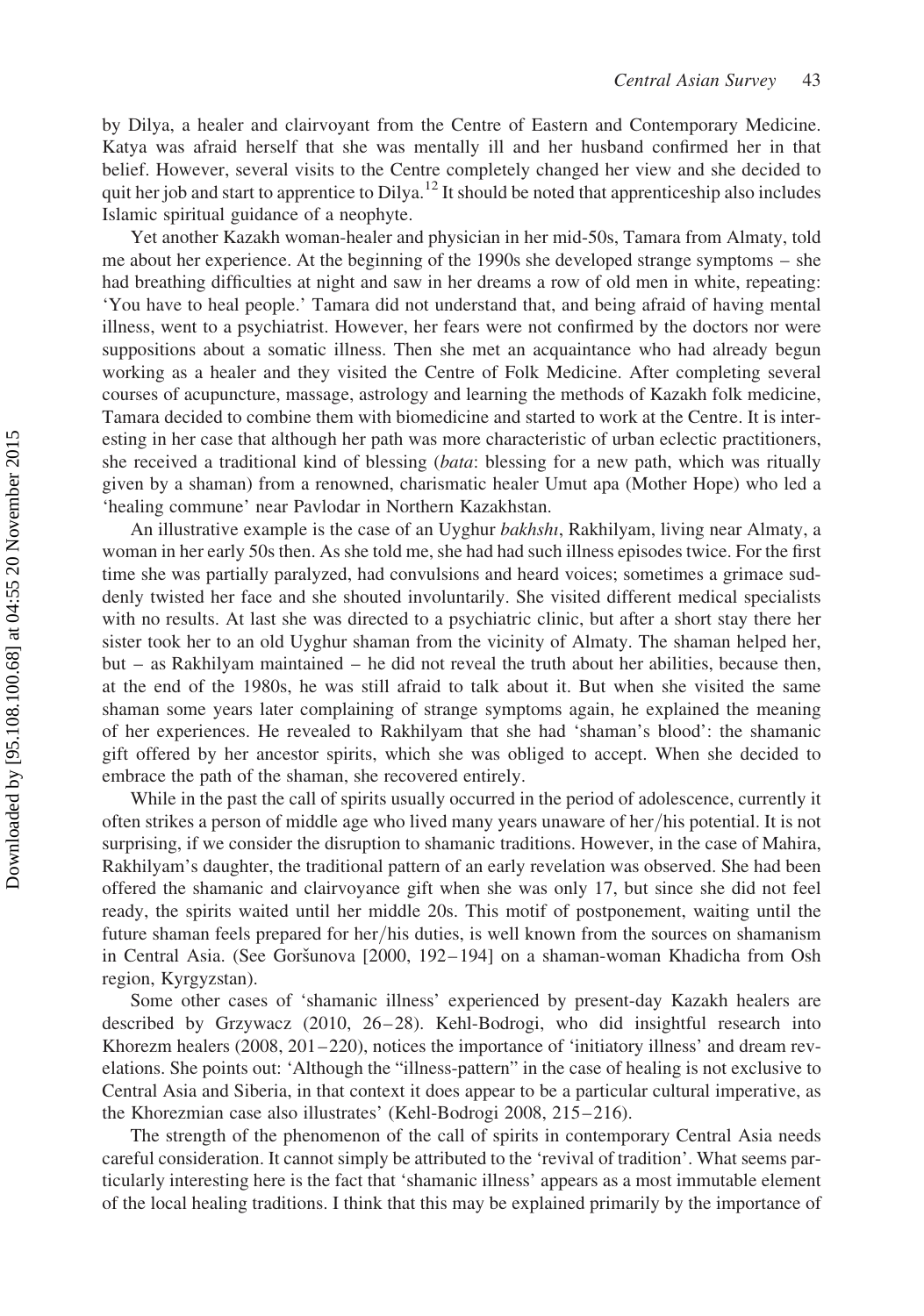commemorating the spirits of ancestors, thoroughly discussed by Privratsky (2001). Noticeably, beliefs concerning the close ties between the living and the dead, and the influence of the latter on the lives of their descendants continued during Soviet times as did domestic rituals such as 'emitting of the smell' (of hot oil) for the ancestral spirits (Jessa 2006a, 363; Privratsky 2001,  $128 - 133$ ) which show great similarity across Central Asia (Kehl-Bodrogi 2008,  $126 - 127$ ). It is just these beliefs that underlie 'shamanic illness'. An important factor is that the 'call of spirits' appears crucial for the legitimization of healers, which I will discuss in the next section.

Such illness is a prerequisite for becoming a spiritual healer, but the role of training under a master seems to be quite important today. I observed several of Rakhilyam's healing séances and some of them revealed potential healers among the patients. In one case a *bakhshi* explained to her patient, a young Uyghur girl named Elmira, that her ailment was caused by the evil eye, which had already affected the girl in childhood. The girl was a 'spiritual person' (that is, someone with close connections with spirits), thus she was particularly vulnerable. The main point of the ritual was to purify Elmira. Next, the shaman explained that the spirits had offered two gifts to Elmira. First, the ability to heal people with prayers; second, the help of particular spirits who would come to her in the shape of birds. The girl seemed shocked by that revelation. Rakhilyam tried to convince her patient to obey the spirits' will, telling her that otherwise she would not recover. Rakhilyam also spotted future healers during other séances. An important part of the procedure of revealing candidates was pointing to the ancestors: shamans or other spiritual healers, or mullahs. Usually a person seems not to remember such predecessors and it is the experienced healer who makes her/him recall that. Being lineal kin of a 'spiritual person' definitely reinforces the claims of future practitioners, although it is the ancestor spirits who are believed to appoint someone among their living descendants. This follows the traditional pattern of the healer's legitimacy.

Similar examples of identification of future healers by the experienced ones are given by the researchers working in Central Asia (Bellér-Hann 2001, 79; Goršunova 2000, 201). According to Kehl-Bodrogi, a shared dream in which the future master and apprentice are 'shown' to each other is the precondition for the establishment of apprenticeship in healing in Khorezm (2008, 219). Such cases were also reported by some of my Kazakh informants, but rather with reference to the further development of healers.<sup>13</sup>

It was often stressed that in Central Asia, apprenticeship did not have an important place in the career of the shaman (Basilov 1992, 119–121; Toleubaev 1997, 199). However, in post-Soviet Kazakhstan, experienced senior healers play a crucial role in appointing and giving legitimacy to spiritual healers. Their authority revives and legitimizes the traditional meaning of strange symptoms and sufferings. It is the healer's diagnosis, presented as an expression of ancestor spirits' will, that starts a candidate's initiation and it is the healer's duty to make a person chosen by spirits accept the call as well as to assist her/him in this way. The relations between the master and the neophyte can be described as apprenticeship, although the actors themselves tend to belittle these ties and stress the main role of spirits in the paths of a healer (cf. Bellér-Hann 2001, 88-89).

An interesting phenomenon is the visible dominance of female healers, both in Kazakhstan and in other parts of Central Asia. In the case of the Kazakhs, it is justified to call this a gender shift, as previously the Kazakh shamans were mostly male. However, there are also men among contemporary spiritual (and other) healers, albeit in a minority.<sup>14</sup> The researchers tend to explain the feminization of healing by the diminishing prestige of these practices. It is suggested that women, as the most marginalized, took over what was abandoned by the men. According to a different view, the 'domestication' of shamanic practices during the Soviet times greatly contributed to this shift (for the discussion see Kehl-Bodrogi [2008, 198– 199]). While the domestication argument seems reasonable and accords with the evidence of the significance of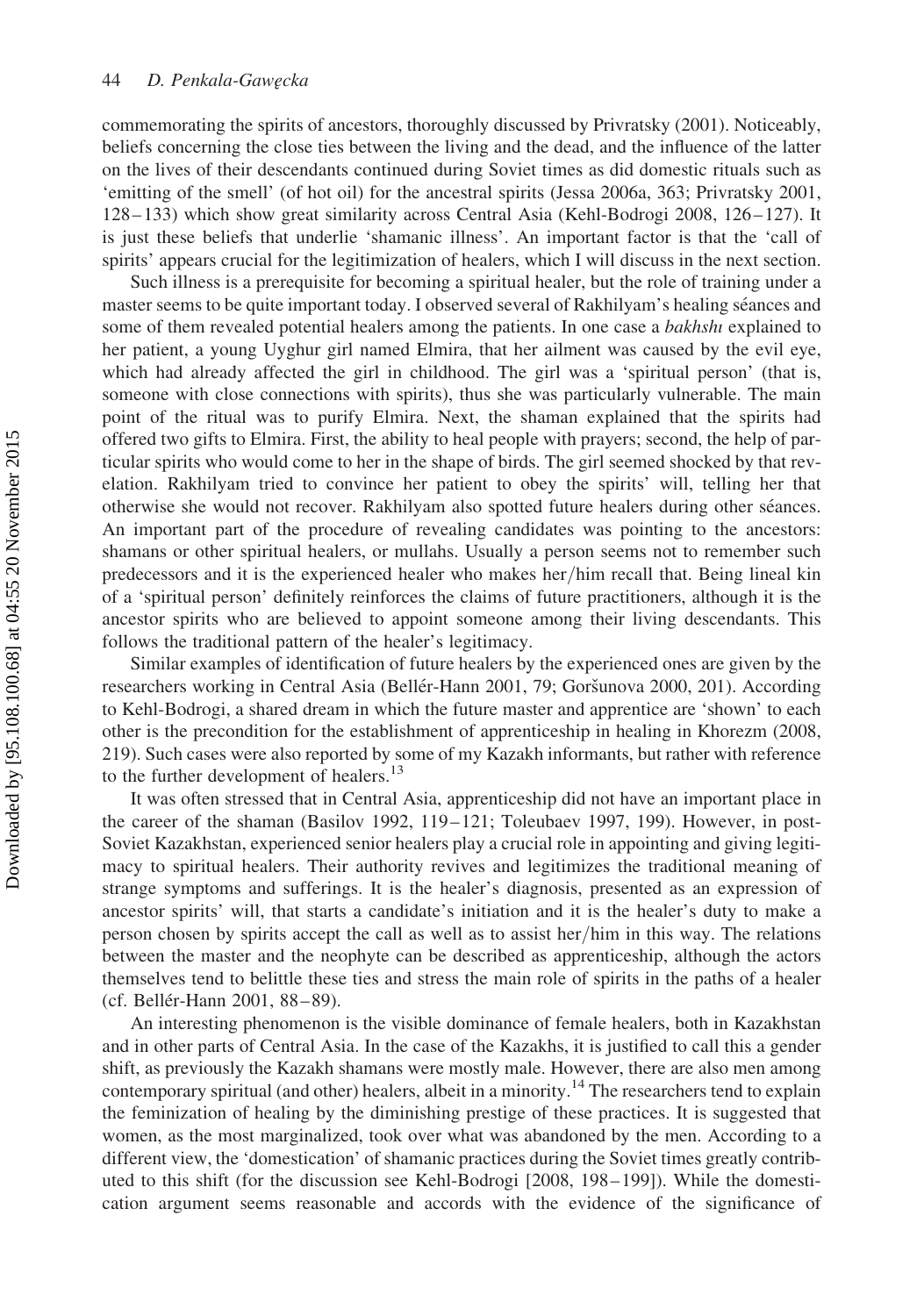domestic rituals, performed by women, to religious continuity, I would not agree with the marginalization thesis. As my research indicates, healing can be the source of quite a good income, and there is an intense rivalry among the healers in this lucrative market (cf. Bellér-Hann 2001, 96). I would rather connect the interest of women in healing with their increasing agency. Some of the woman-healers whom I met achieved a high position, overtaking men in their families, and gained the respect of their community. Even if they were not all so successful, entering the 'healing profession' not only gave them some income, but also liberated them, at least partly, from other social obligations and familial relationships of dependence.

Local healing traditions in Kazakhstan have been strengthened by their close connections with Islamic religiosity. I wish to point out that spiritual healing, together with pilgrimages to sacred places or wearing amulets, is locally perceived in Kazakhstan and other parts of Central Asia as a truly Muslim practice. Many authors concur that it is an important component of what is called 'Muslimness' in the region (Grzywacz 2010; Kehl-Bodrogi 2008; Privratsky 2001; Rasanayagam 2006). This term, as Kehl-Bodrogi puts it, 'describes religion as it is lived rather than as it is defined by the theologians'. (2008, 84). I would add that there was evidence from Kazakhstan about some informal Islamic organizations, like Aq jol ('Pure Way'), established around 1997, whose main purpose was the revitalization of Muslim religiosity at the grass-roots level. It is significant that at the core of their activities were group séances of ritual purification and healing performed by charismatic spiritual leaders-healers. During Aq jol meetings, experienced healers revealed the potential healers with special abilities; they also organized collective pilgrimages to *mazars* (Jessa 2006a, 2006b). In that way they actively contributed to the spread of ideas about the intercession of ancestor spirits in healing, as well as to the return to the previous communal character of the healing séances.

I can only briefly touch upon the complex issue of the 'official' Islamic discourse on local 'Muslimness', including spiritual healing. Most of the scholarship on Central Asian Islam denies a simplistic dichotomy of 'official' and 'unofficial' or 'popular' Islam. Nevertheless, researchers (Jessa 2006b; Omelicheva 2011) attest to the shift in the meaning of 'unofficial' Islam in the discourse of the governing regimes, the term 'now deployed in relation to the alleged threat of religious "extremism" and "fundamentalism"' (Omelicheva 2011, 245). Although the attitude of the Muslim Spiritual Directorate of Kazakhstan (muftiyat) towards 'popular' expressions of Islam is generally critical, the stance of the government to what is officially now called 'traditional' Islam may be characterized as positive, since it has been appropriated as closely associated with Kazakh ethnic and cultural identity. However, Omelicheva gives a detailed description of the on-going 'securitization' of Islam in Kazakhstan 'under the guise of combating terrorism and religious extremism' (2011, 251). This process may influence the attitude of the government to some local expressions of Muslim religiosity, and the criminalization of Aq jol in 2009 can serve as evidence of such changes.

Finally, the diagnosis that refers to the traditional idea of the 'call of spirits' instead of the label 'mentally ill' has important social consequences. Such a person is given credentials to become a healer, not sent to a psychiatrist. Moreover, spiritual healers themselves are treated as specialists who can help people with mental disorders. The acceptance of traditional illness etiologies (the evil eye, black magic, punishment by spirits, and so on) enhances the popularity of spiritual healers, especially in the case of chronic disturbances that are difficult to explain in biomedical terms. Kassymbekova (2003) writes about turning to spiritual healers in Southern Kazakhstan and Kyrgyzstan when mental illness occurs: a common practice reinforced by a lack of trust in mental-health facilities. According to the psychiatrists from Kyrgyzstan, from the local Kyrgyz point of view, 'an initial psychotic episode is usually considered a "spiritual emergence" and a patient generally has to visit a number of traditional healers before a psychiatrist takes care of him or her' (Molchanova et al. 2008, 68). Molchanova and Aĭtpaeva (2008)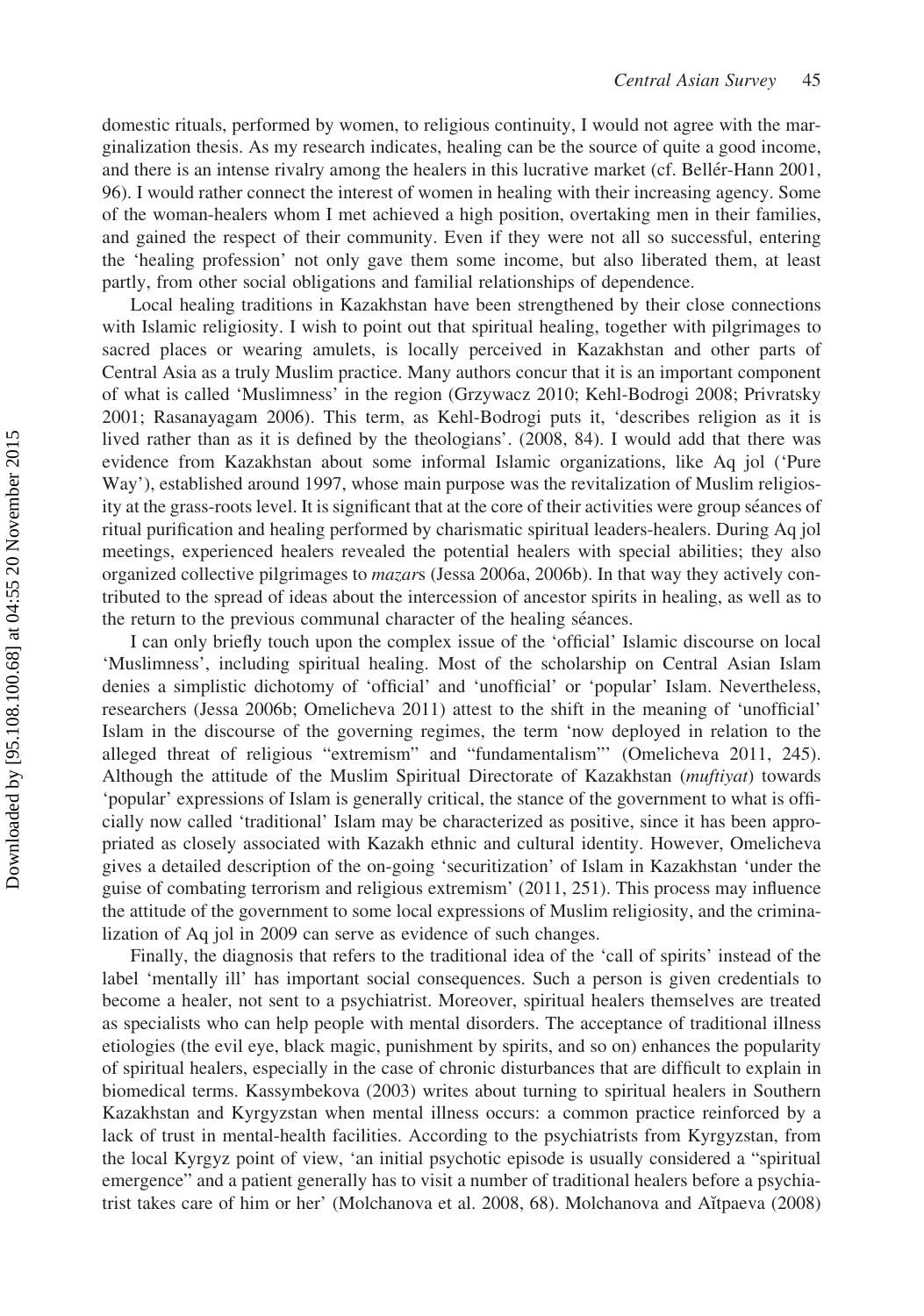maintain that the trust in folk healers who offer their help to people with mental disorders is continually growing in contemporary Kyrgyzstan. The data presented by Grzywacz (2010) also testifies to the increase in the popularity of healers in Kazakhstan in the 2000s.

#### Spiritual healing, biomedicine and the state

As mentioned earlier, the 'discourse of tradition' has been at least partially accepted in the official – governmental and biomedical – attitude to 'folk' medicine. It was expressed in the activities of the Republican Centre of Eastern and Contemporary Medicine in Almaty founded under the auspices of the Ministry of Health. Its main purpose was to institutionalize traditional medicine, to vet traditional practices in order to differentiate 'the wealth of ancient national knowledge' from what was perceived as harmful and connected with the practices of 'charlatans'. This attitude was also characteristic of the physicians working at the Centre whose important obligation was to monitor the healers.

Bureaucratic legitimization procedures initiated by the Centre started with a preliminary assessment of the mental health of the prospective healers carried out by a special commission with the participation of a psychiatrist. According to the Centre's statistics, between 1991 and 1996 as many as 1781 candidates out of 2508 were rejected, 1434 (80.5%) of them because of 'psychiatric disorders' (Khabieva 1997, 9). However, in the opinion of the physicians from the Centre, the 'call of spirits' should be clearly differentiated from mental illness. Not only did they accept it as a part of the Kazakh tradition, but some of them had had the same experiences, as in the case of the deputy director of the Centre, Tamara, a doctor and a healer. As I could observe, various complementary therapies were often practised by medical doctors themselves, and that certainly influenced their approach to traditional healers.<sup>15</sup>

An approved person had to work for two months at the Centre under strict supervision of a doctor and the next stages of her/his career depended on the medical assessment of the results. Candidates were obliged to attend courses at the school for healers opened at the Centre, which provided training in some specialties (folk phytotherapy, bone-setting, bio-energy treatment, parapsychology, astrology and 'cosmic medicine') together with a short course on basic anatomy. The examination commission included, besides some members of the senior staff of the Centre, a representative of the Ministry of Health and a psychiatrist appointed by the Ministry. After passing final examinations, healers got certificates and obtained the right to work legally. However, they were also obliged to pay for a licence and to repeat the procedure every two (later, three) years, a requirement which was not met by many practitioners. Formally, dealing with four types of diseases was forbidden to healers: psychiatric problems; cancer; infectious diseases; and health problems that needed surgical interventions. Besides, healers might be punished<sup>16</sup> for various improprieties, like performing mass séances of treatment or 'using wild methods'. What methods were considered 'wild' depended on the decision of doctors; in the opinion of the head of the division of contemporary medicine it was, for example, beating the patient with a whip, often used in traditional healing.<sup>17</sup> Officials from a special unit at the Centre were given the right to monitor healers from the whole country (although the Centre established its branches in several other *oblast* main cities), yet the controls were not particularly effective and many unlicensed practitioners worked in the cities and even more so in the villages.

The procedure of bureaucratic accreditation was also applied to spiritual healers, who  $-$  if successful – got a certificate of *teopsikhoterapevt* ('theopsychotherapist'). All in all, between 1991 and 2000 about 1000 practitioners received certificates of 'a professional folk healer of the Republic of Kazakhstan' in one of four specialties: 'theopsychotherapist'; phytotherapist; bone-setter; and 'bio-energy therapist'. In the case of spiritual healers, obtaining a certificate was, however, often treated as a rather costly formal requirement and sometimes even an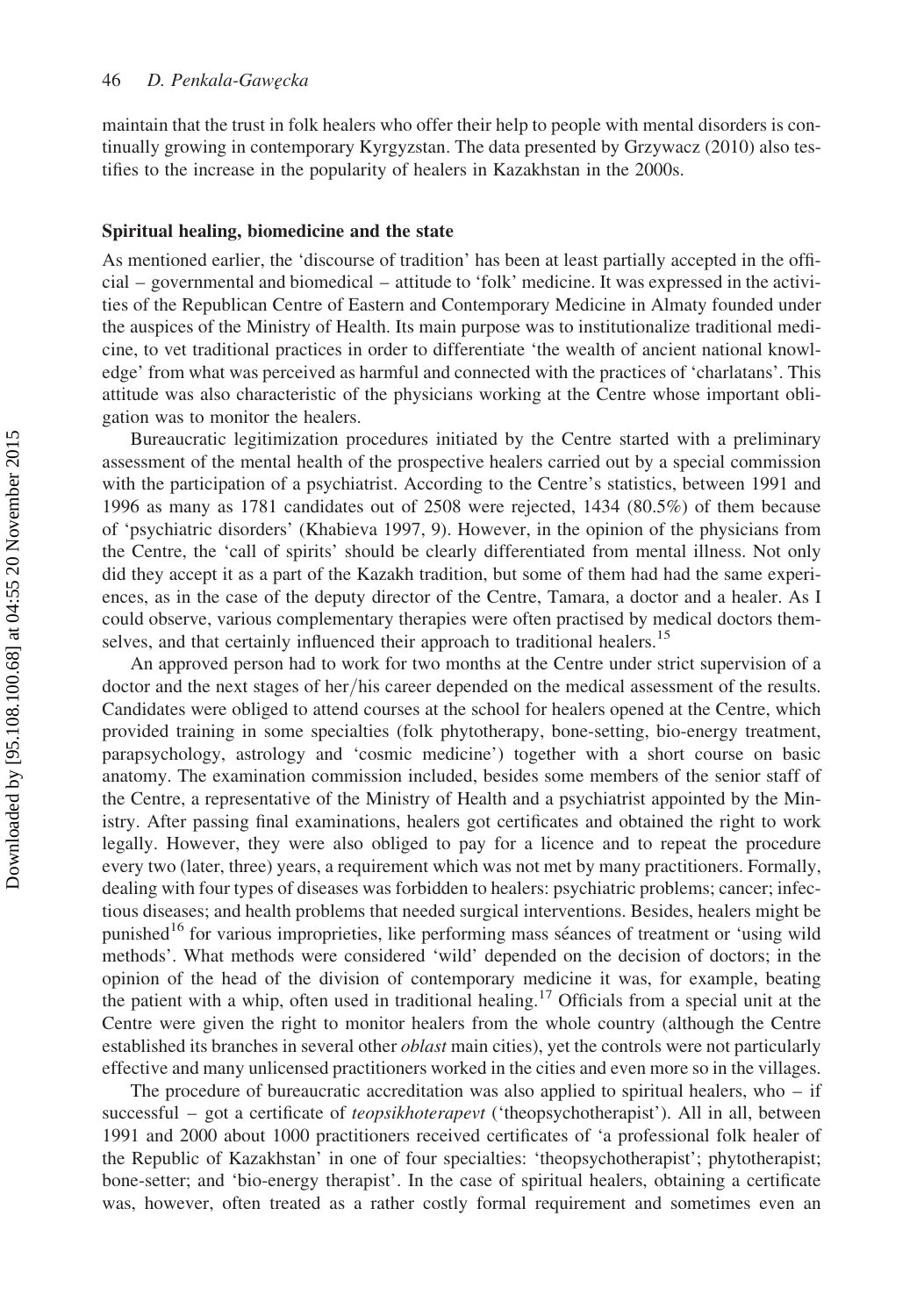obstacle in the way of the healer. Rakhilyam, the shamaness, maintained that it was her great mistake that she had decided to undergo this procedure, because her helping spirits were discontented with that and hindered her further progress. An interplay of different factors could be observed in healers' decision making. On the one hand they wanted to get a more stable position in the market and, in the cities, the opportunity to work in the centres of complementary medicine; yet on the other, both for them and their patients, traditional sources of legitimacy remained the most valued.<sup>18</sup> And the 'call of spirits' was definitely the main constituent of traditional legitimacy, which was also admitted by the physicians from the Centre.

The attitude of those medical specialists who are rather positive about the value of traditional spiritual healing may be illustrated by the statements of a psychiatrist delegated by the Ministry of Health who had worked for several years as a member of the certification commission at the Centre. This Kazakh woman, a professor of psychiatry, expressed her doubts about mentalhealth assessments and argued for a very careful approach. In her opinion, someone who was diagnosed with schizophrenia might sometimes be 'entirely normal' and apparently deviant behaviour might simply prove the extraordinary abilities of that person, for example, clairvoyant powers. She also maintained that, albeit rare, such special abilities were real, and her experiences at the Centre had significantly changed her viewpoint as a psychiatrist, although it was not shared by the majority of her colleagues from the psychiatric clinic.

According to Kassymbekova:

Professional medical personnel admit that most patients at psychiatric hospitals only arrived after their psychiatric illnesses had reached an advanced stage. Doctors and nurses may not have much faith in religious psychology, but they often shunt 'no-hope cases' off to healers. They view taeyips as a cultural tradition that people in Shymkent and other communities created, protect, and are comforted by. Some even suggest that *taeyips* should consider getting formal training, so they can offer more professional help. (2003, 4).

Latypov (2010), in his article about the transformation of mental-health care in Tajikistan, ponders the possibility of accommodation of some local beliefs and practices related to spirits and health, in view of the crisis of Tajik psychiatry. He concludes:

The healers whom we interviewed in Tajikistan were willing to work in partnership with psychiatrists, but in the words of one of them, 'healers do not have close links with psychiatrists because most doctors do not appreciate alternative[s to bio]medicine yet.' (Latypov 2010, 444).

It is worth stressing that some psychiatrists from neighbouring Kyrgyzstan have already started collaboration with spiritual healers, arguing that traditional healing has unquestionable psychotherapeutic value (Adylov 1999, 2007; Molchanova and Aı˘tpaeva 2008; Molchanova et al. 2008). My research in Kazakhstan shows that a similar tendency was present there in the second half of the 1990s, partly motivated by the poor quality and availability of psychiatric care. Data about further developments in this field would be of great value.

#### **Conclusions**

In this article I attempted to show that traditional discourse on spiritual healers' initiation – the call of the spirits – has been revived in post-Soviet Kazakhstan. This also applies to many other aspects of traditional healing. As Bellér-Hann rightly argues, 'despite the disruptions and changed circumstances, the claim of modern Central Asian healers to local antecedents (and thereby to tradition) is not unfounded' (2001, 74).

I tried to explain the reasons for the government's acceptance of 'folk' medicine, including spiritual healing, which mainly lies in its interest in the resurgence of Kazakh culture and history, important to the legitimacy of the newly independent state. This context was definitely conducive to the revival of spiritual healing. This phenomenon cannot be treated as 'invented tradition'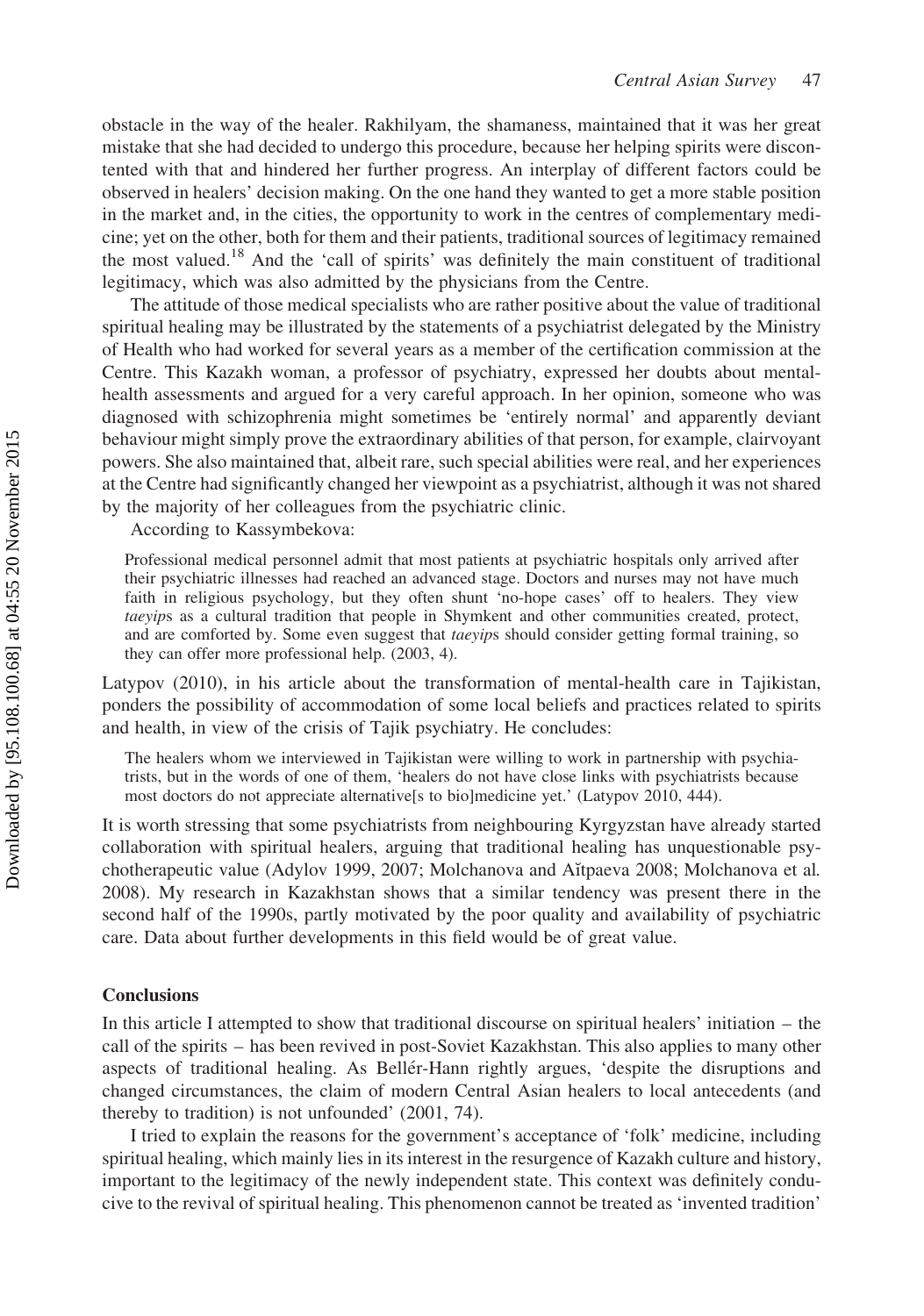but rather as 'adapted tradition', in Babadzan's (2000) terms. Similar processes were discussed by Hohmann (2010b) in relation to Uzbekistan, in her study on the strategies of reconstruction of the national identity with the use of traditional medicine based on the heritage of Avicenna. She also points out that this is an instrumental 'rehabilitation' of tradition, rather than invention of tradition. In that case, however, official recognition of traditional medicine is limited only to the so-called 'great tradition' of Avicenna, while in Kazakhstan the reference to 'national heritage' led to the rehabilitation of the entire body of 'folk' medicine.

I focused on 'shamanic illness' and the changing attitude to the 'call of spirits' because it seems exceptional in the sense that it appears the most resilient, the core experience of the spiritual healer which has strikingly uniform traits. I argued that the significance of the remembrance of the dead among the Kazakh and other Turkic peoples contributed to the revival of beliefs about the 'call of spirits'. The strength of this tradition has, in my opinion, helped to restore the previous meaning of the call of spirits in popular discourse and influenced biomedical (mainly psychiatric) discourse, especially, but not exclusively, in the institutional context of the Republican Centre of Eastern and Contemporary Medicine.

The example of 'shamanic illness' is illustrative, because it reveals how political, economic and social transformations influenced the valorization of traditional knowledge, perceptions of illness and healing at the popular and official level. Although in general the position of complementary medicine in Kazakhstan seems stable, the current situation suggests that official policy towards 'folk' medicine may change along with the attempts to develop the state according to modern standards.

### Acknowledgements

I would like to thank the anonymous reviewers for insightful comments and constructive suggestions.

# **Notes**

- 1. I use the term 'spiritual healers' in reference to those practitioners who appeal to spirits (of ancestors and saints) or God in their activities.
- 2. The first, short version of this paper was presented at the conference 'Healing Paradigms and the Politics of Health in Central Asia' organized by the Global Health Research Center of Central Asia at Columbia University in New York on 8 April 2011.
- 3. However, there is evidence of the existence of female shamans (see Basilov 1992, 38, 55; Garrone 2000, 138 –143; Michaels 2003, 29).
- 4. Mental illness was commonly ascribed in Central Asia to the influence of evil spirits which were expelled in the course of the shaman's or mullah's healing. See for instance a detailed report by Divaev (1899) of the healing séance of the Kyrgyz (that is, Kazakh) bagsi who exorcized jinns from the mentally ill patient ('hit by *jinns*').
- 5. For detailed descriptions of 'shamanic illness' among Turkic and other Central Asian peoples see Dyrenkova (1930) and Basilov (1992, 106–142). It is not, of course, an emic term – the Kazakh usually speak about being pressed or smothered by ancestor spirits. Privratsky quotes the saying: 'The ancestor spirits "burn" in the Kazak healer' (2004, 572).
- 6. I will not refer further to the well known but discredited and now irrelevant arguments developed long ago by ethnologists and historians of religion about the sources of 'shamanism' in mental illness of the shaman (see Eliade 1951).
- 7. A good and often cited example is the local treatment of rishta (the parasitic worm Dracunculos medinensis which causes dracunculosis) confirmed as an effective method by Russian physicians (Kushelevskiı˘ 1891, 148– 149; Palkin 1967, 478– 482; cf. Hohmann 2010a, 328 –329). A well-known fact is that Russian medicine adopted Kazakh kumiss (kımız) – fermented mare's milk – for treatment of tuberculosis and other lung diseases (Afanas'eva 2008, 130 –132; Michaels 2003, 34; Palkin 1967, 528 –533).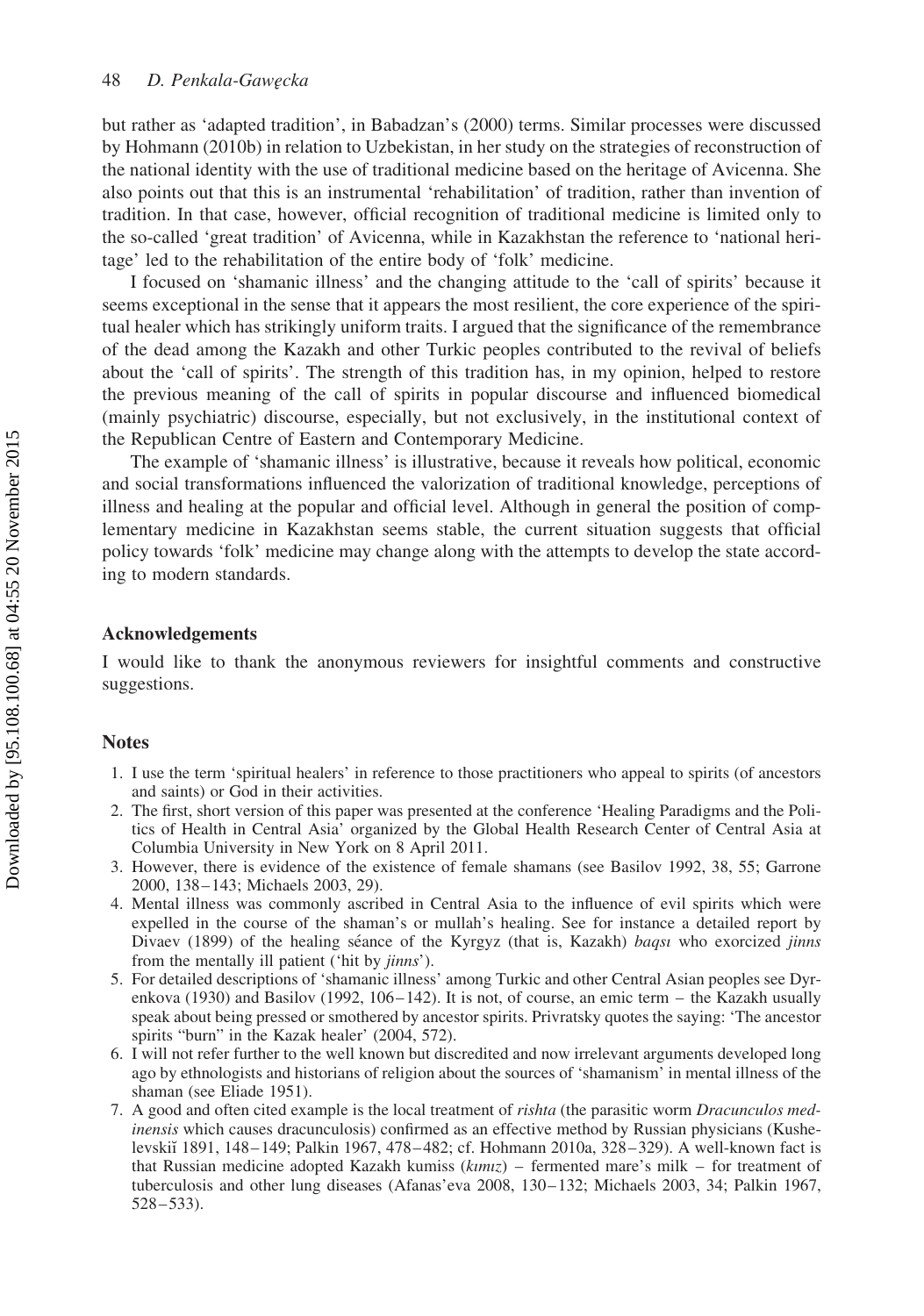- 8. Researchers who write about the introduction of Russian medicine in Central Asia generally agree that it served as an instrument for political legitimization of the Empire (Afanas'eva 2008; Hohmann 2010a; Michaels 2003). However, Afanas'eva (2008, 116) warns against direct application of analytical models like Said's Orientalism to the history of the Russian Empire and criticizes Michaels for overgeneralizations.
- 9. For example, various forms of acupuncture (called in Russ. iglorefleksoterapiya). According to the review of the health system in Kazakhstan (Kulzhanov and Rechel 2007, 108), those methods were formally recognized in the Soviet Union as early as in 1977 and permitted as a part of medical rehabilitation.
- 10. See Louw (2010) for discussion on the significance of dreams as divine revelations in Kyrgyzstan.
- 11. There are no apparent differences in the initiation experiences of the healers of different ethnic (Turkic) backgrounds, whereas some elements of healing practices differ; for example, Uighur healers use willow twigs for hitting the patients.
- 12. This is characteristic of the traditional and also contemporary healer's way that s/he is obliged to concentrate on spiritual development and remove all obstacles in this path. Therefore it is better to divorce if the spouse does not accept this mission than disappoint the spirits.
- 13. Similarly, healers could be called in their dreams to visit a particular *mazar* in order to get a blessing from the saint connected to that sacred place.
- 14. Unlike the Uzbeks of Khorezm, where Kehl-Bodrogi did not meet any male folbin (healer) (Kehl-Bodrogi 2008, 199).
- 15. As the doctors from the Centre told me, it was estimated that, all in all, until the year 2000, several thousand physicians in Kazakhstan had completed courses of traditional medicine (Chinese and Korean medicine, hirudotherapy, manual therapies) and perhaps quite a large number of them used those methods in practice. Besides, some doctors combined biomedicine with the methods of 'folk' medicine or healing with bio-energy.
- 16. Formally, they could be imprisoned for one to three years. In practice, inspectors fined such unlicensed healers and tried to persuade them to pass the procedures of official accreditation.
- 17. Applying a whip was not forbidden it could be used for expelling evil spirits, but not for beating the patients. However, many healers working outside the Centre continued traditional methods.
- 18. Similarly, in Kyrgyzstan and Uzbekistan, as Pelkmans (2005) and Kehl-Bodrogi (2008) showed, spiritual healers were not interested in getting official diplomas and relied entirely on traditional legitimacy.

# References

- Adylov, D. U. 1999. Psikhiatricheskie i psikhoterapevticheskie aspekty tselitel'stva v Kyrgyzstane [Psychiatric and Psychotherapeutic Aspects of Healing in Kyrgyzstan]. Bishkek.
- Adylov, D. 2007. "Healing at Mazars: Sources of Healing, Methods of Curative Impact, Types of Healers and Criteria of Their Professional Qualifications." In Mazar Worship in Kyrgyzstan: Rituals and Practitioners in Talas, edited by G. Aitpaeva, A. Egemberdieva and M. Toktogulova, 377–394. Bishkek: Aigine Research Center.
- Afanas'eva, A. 2008. "'Osvobodit' ot shaĭtanov i sharlatanov': diskursy i praktiki rossiĭskoĭ meditsiny v kazakhskoĭ stepi v XIX veke ['Liberate from Devils and Charlatans': Discourses and Practices of Russian Medicine in the Kazakh Steppe in the XIXth Century]." Ab Imperio 4: 113 –150.
- Alimkhanov, Zh. A. 1978. "Psikhopatologicheskie yavleniya v shamanizme [Psychopatological Phenomena in Shamanism]." In Ocherki po istorii narodnoĭ mediciny Kazakhstana [Notes on the History of Folk Medicine of Kazakhstan], edited by T. Sh. Sharmanov and B. A. Atchabarov, 65–76. Alma-Ata: Institut kraevoı˘ patologii Minzdrava KazSSR.
- Aronson, P. 2007. "Rejecting Professional Medicine in Contemporary Russia." Vestnik, The Journal of Russian and Asian Studies 8 May. (Accessed January 15, 2012). [http://www.sras.org/rejecting\\_](http://www.sras.org/rejecting_professional_medicine_in_contemporary_russia) [professional\\_medicine\\_in\\_contemporary\\_russia.](http://www.sras.org/rejecting_professional_medicine_in_contemporary_russia)
- Babadzan, A. 2000. "Anthropology, Nationalism and 'The Invention of Tradition'." Anthropological Forum 10 (2): 131-155.
- Basilov, V. N. 1992. Shamanstvo u narodov Sredneĭ Azii i Kazakhstana [Shamanism of the Peoples of Central Asia and Kazakhstan]. Moskva: Nauka.
- Bellér-Hann, I. 2001. "Rivalry and Solidarity among Uyghur Healers in Kazakhstan." *Inner Asia* 3: 73–98.
- Bellér-Hann, I. 2004. "The Micropolitics of a Pilgrimage." In Central Asia on Display. Proceedings of the 7th Conference of the European Society for Central Asian Studies, 2000 Vienna, edited by G. Rasuly-Paleczek and J. Katschnig, 325-338. Münster: Lit Verlag.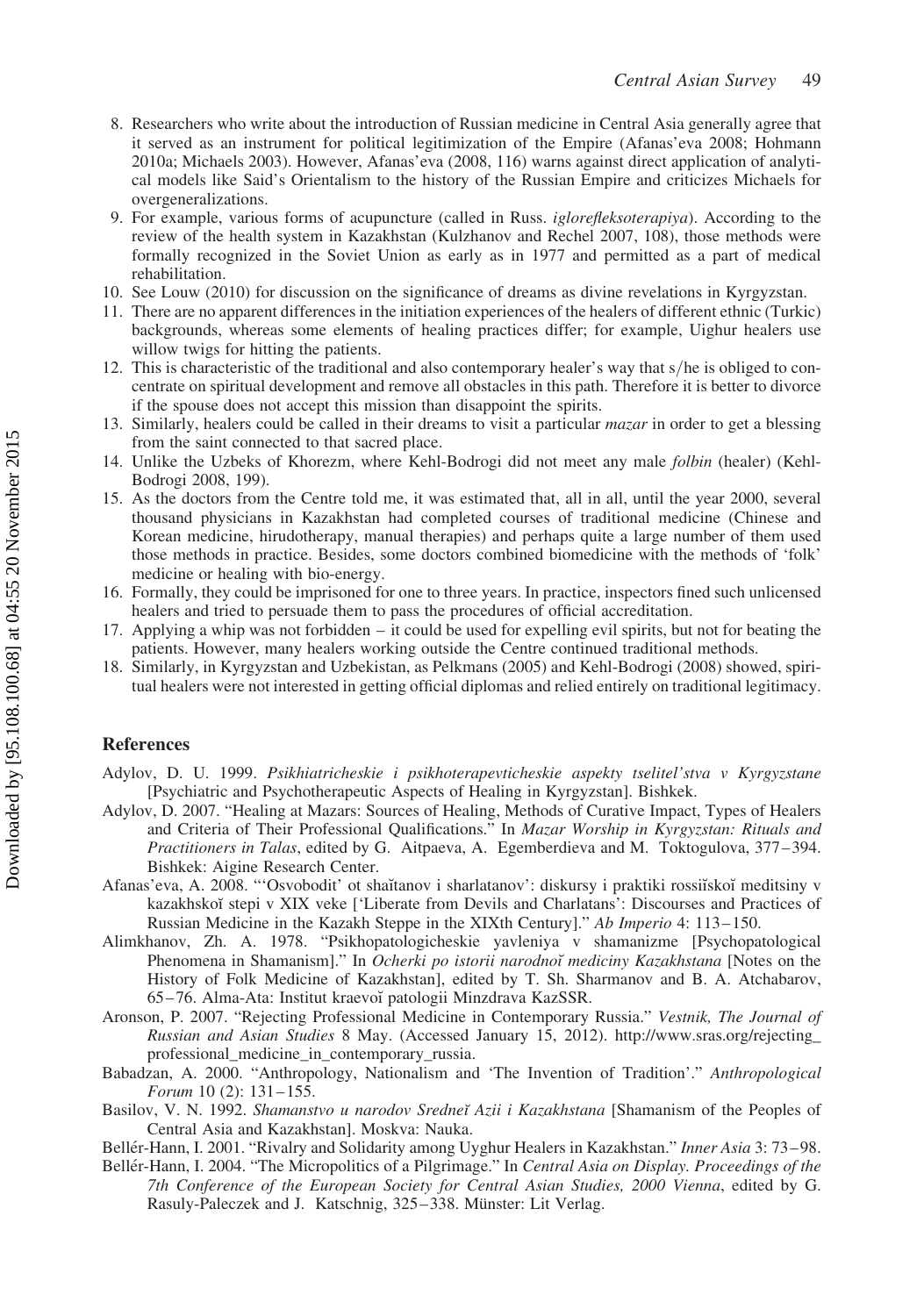- Brown, J., and N. Rusinova. 2002. "'Curing and Crippling': Biomedical and Alternative Healing in Post-Soviet Russia." Annals of American Academy of Political and Social Science 583: 161–170.
- DeWeese, D. 1994. Islamization and Native Religion in the Golden Horde: Baba Tükles and Conversion to Islam in Historical and Epic Tradition. University Park: Pennsylvania State University Press.
- Divaev, A. A. 1899. "Iz oblasti kirgizskikh verovaniı̆. Baksy kak lekar' i koldun (Etnografičeskiı̆ ocherk) [From the Kyrgyz Beliefs. Baksy as a Doctor and Sorcerer (Ethnographic Notes)]." Izvestiya Obshchestva Arkheologii, Istorii i Etnografii pri Imperatorskom Kazanskom Universitete 15 (3): 307– 341.
- Dyrenkova, N. P. 1930. "Poluchenie shamanskogo dara po vozzreniyam turetskikh plemen [Reception of the Shamanic Gift according to the Views of Turkic Tribes]." Sbornik Muzeya Antropologii i E˙tnografii 9: 267 –291.
- Eliade, M. 1951. Le chamanisme et les techniques archaïques de l'extase. Paris: Payot.
- Garrone, P. 2000. Chamanisme et islam en Asie Centrale. La baksylyk hier et aujourd'hui [Shamanism and Islam in Central Asia: Baksylyk Yesterday and Today]. Paris: Libraire d'Amérique et d'Orient, Jean Maisonneuve Successeur.
- Goršunova, O. V. 2000. "Tyazhkoe bremya 'shamanskogo dara': sud'ba sovremennoĭ ferganskoĭ bakhshi [A Heavy Burden of 'Shamanic Gift': the Fate of a Contemporary Bakhshi from Fergana]." In Shamanskiĭ dar. K 80–letiyu doktora istoricheskikh nauk Anny Vasil'evny Smolyak [The Shamanic Gift. On the 80th Anniversary of Dr. Anna Vasil'evna Smolyak's Birth], edited by V. I. Kharitonova, 191 –204. Moskva: Institut e˙tnologii i antropologii im. N.N. Miklukho-Maklaya.
- Grzywacz, Z. 2010. "Traditional Kazakh Medicine in Change." Turkic Studies [online] 2. (Accessed November 20, 2011). [http://www.turkicstudies.amu.edu.pl/turkic\\_studies\\_2\\_2010.pdf.](http://www.turkicstudies.amu.edu.pl/turkic_studies_2_2010.pdf)
- Hohmann, S. 2007. "Les 'médecins-tabib', une nouvelle catégorie d'acteurs thérapeutiques en Ouzbékistan post-soviétique? [Doctors-Tabib: A New Category of the Therapeutic Actors in Post-Soviet Uzbekistan?]." Autrepart 42: 73–90.
- Hohmann, S. 2010a. "La médecine moderne au Turkestan russe: un outil au service de la politique colonial [Modern Medicine in Russian Turkestan: a Tool at the Colonial Politics Service]." In Une colonie pas comme les autres?, edited by S. Gorshenina and S. Abashin, 319-351. Paris: Editions Complexes.
- Hohmann, S. 2010b. "National Identity and Invented Tradition: The Rehabilitation of Traditional Medicine in Post-Soviet Uzbekistan." The China and Eurasia Quaterly Forum 8 (3): 129-148.
- Humphrey, C. 1999. "Shamans in the City." Anthropology Today 15 (3): 3-10.
- Jessa, P. 2006a. "Aq Jol Soul Healers: Religious Pluralism and a Contemporary Muslim Movement in Kazakhstan." Central Asian Survey 25 (3): 359-371.
- Jessa, P. 2006b. "Religious Renewal in Kazakhstan: Redefining 'Unofficial Islam'." In The Postsocialist Religious Question: Faith and Power in Central Asia and East-Central Europe, edited by Ch. Hann, and the "Civil Religion" Group, 169-190. Berlin: Lit Verlag.
- Kassymbekova, B. 2003. "Turning to the Taeyip." Transitions Online 27 Nov. (Accessed November 2, 2011). [http://www.tol.org/client/article/11110-turning-to-the-taeyip.html.](http://www.tol.org/client/article/11110-turning-to-the-taeyip.html)
- Kehl-Bodrogi, K. 2008. "Religion is Not so Strong Here." Muslim Religious Life in Khorezm after Socialism. Berlin: Lit Verlag.
- Khabieva, T. Kh. 1997. "Rol' Respublikanskogo nauchno-prakticheskogo tsentra vostochnoĭ i sovremennoĭ meditsiny v dal'neĭshem sovershenstvovanii aprobatsii narodnykh tseliteleĭ, ikh teoreticheskoĭ i prakticheskoı˘ podgotovke [The Role of the Republican Scientific-Practical Centre of Eastern and Contemporary Medicine in the Advancement of Folk Healers, their Theoretical and Practical Preparation]". In Traditsionnaya i narodnaya medicina [Traditional and Folk Medicine] (materialy I Respublikanskoı˘ nauchno-prakticheskoı˘ konferentsii, Almaty, 1–3 oktyabrya 1997 g.). Vol. 1, edited by E. A. Abylkasymov and A. V. Chemeris, 6–10. Almaty: Kazakhskiĭ gosudarstvennyĭ meditsinskii<sup>v</sup> universitet.
- Kulzhanov, M., and B. Rechel. 2007. "Kazakhstan: Health System Review." Health Systems in Transition 9 (7): 1–158.
- Kushelevskiı̆, V. I. 1891. Materialy dlya medicinskoı̆ geografii i sanitarnago opisaniya Ferganskoı̆ oblasti [Materials for Medical Geography and Description of Sanitary Conditions in Fergana Valley]. Vol. 2–3, Novyĭ Margelan.
- Latypov, A. 2010. "Healers and Psychiatrists: The Transformation of Mental Health Care in Tajikistan." Transcultural Psychiatry 47 (3): 419–451.
- Louw, M. E. 2010. "Dreaming up futures: Dream Omens and Magic in Bishkek." History and Anthropology 21 (3): 277 –292.